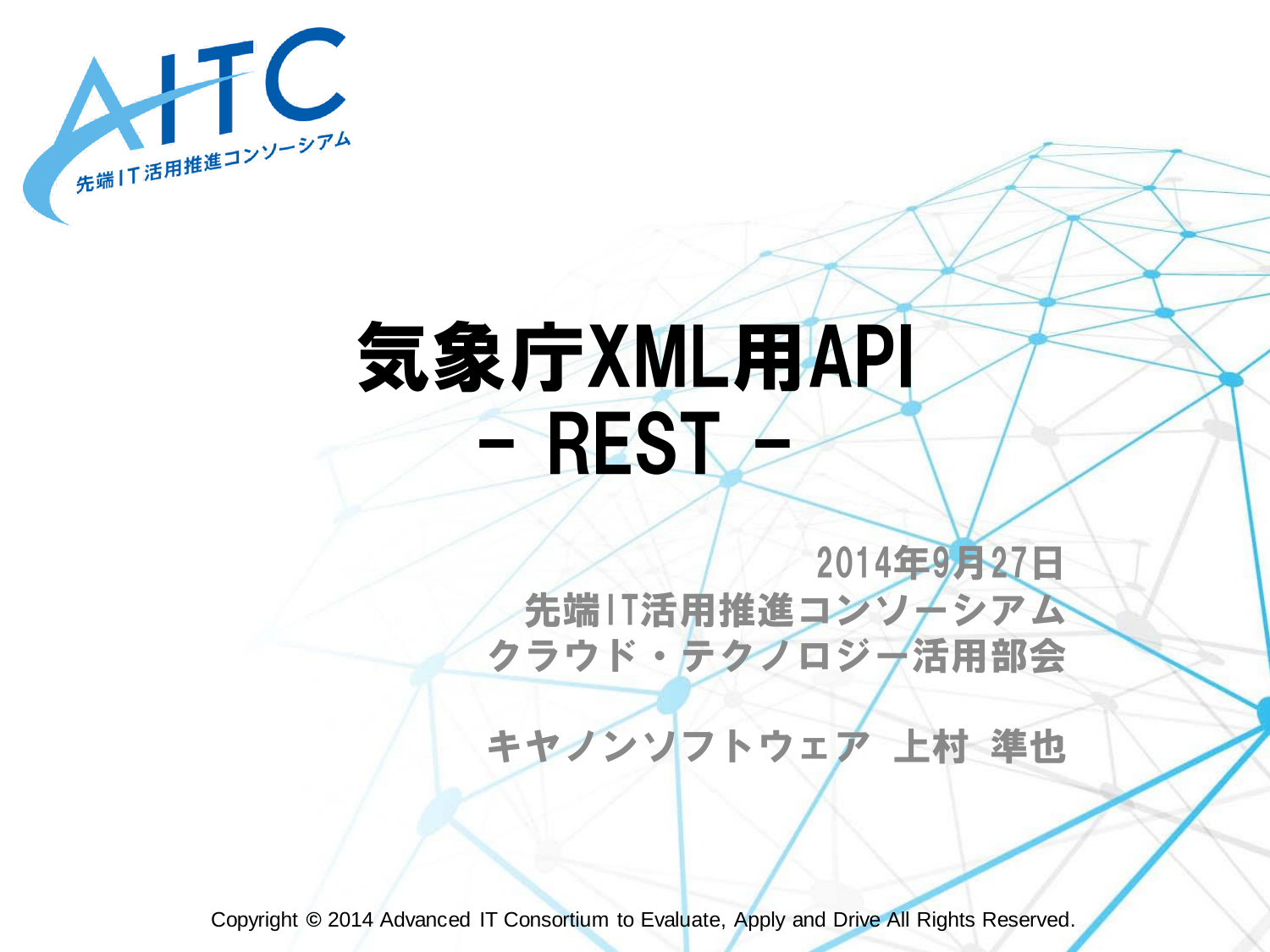

気象庁XML用APIとは

• 気象庁防災情報XMLフォーマット

– <http://xml.kishou.go.jp/>

• 先端IT活用推進コンソーシアム公開API

– <http://api.aitc.jp/>

平成25年12月から配信されている 予報・注意報・警報などを記録 プログラムから利用できるよう公開しています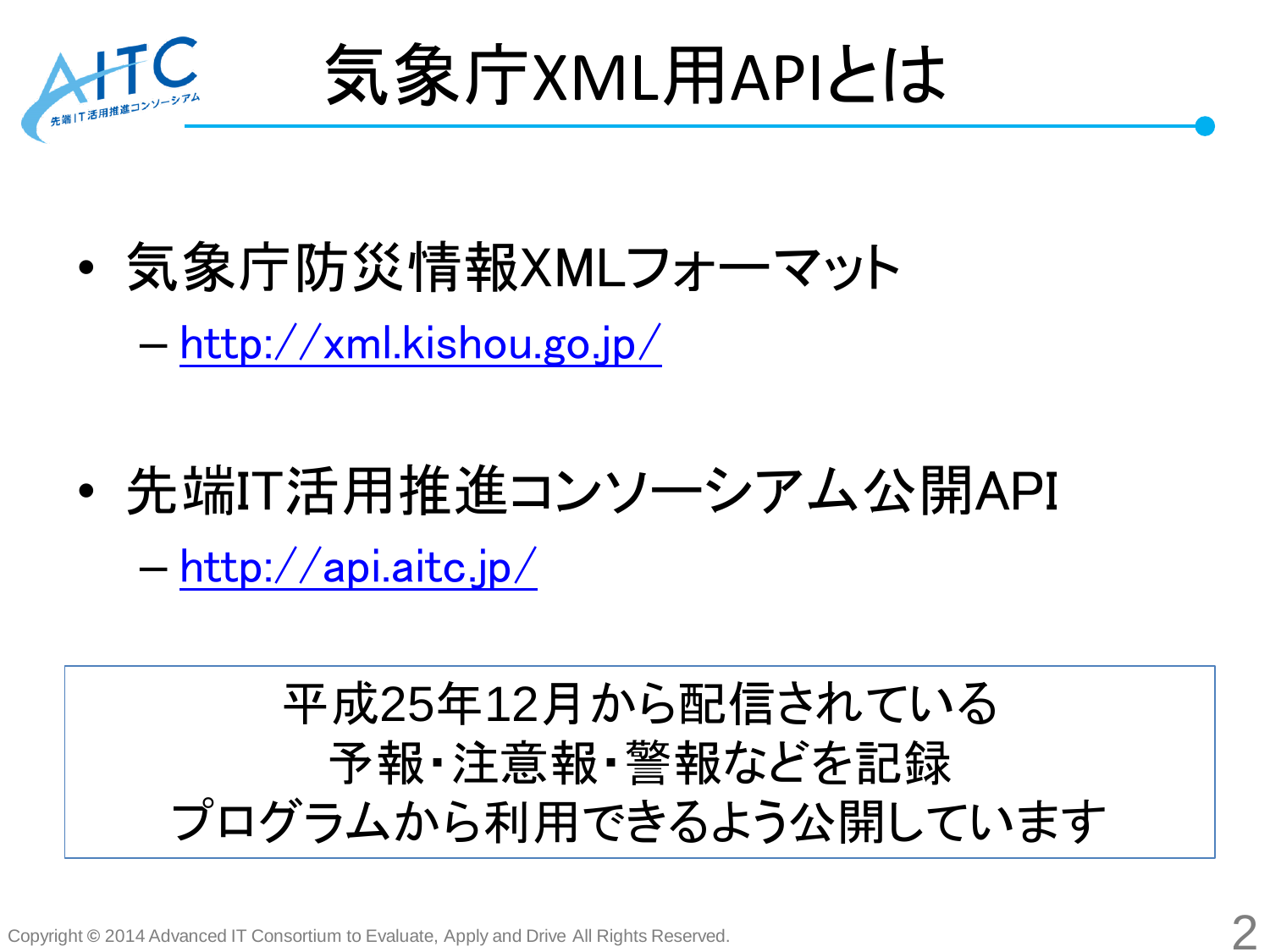

提供する目的

- アプリケーションの開発を補助する – 配信されている生データを知る
- ハンズオンなど勉強会の題材として – 簡単に使える単純な Web API
- 留意事項あります – AITC の活動は限られたものです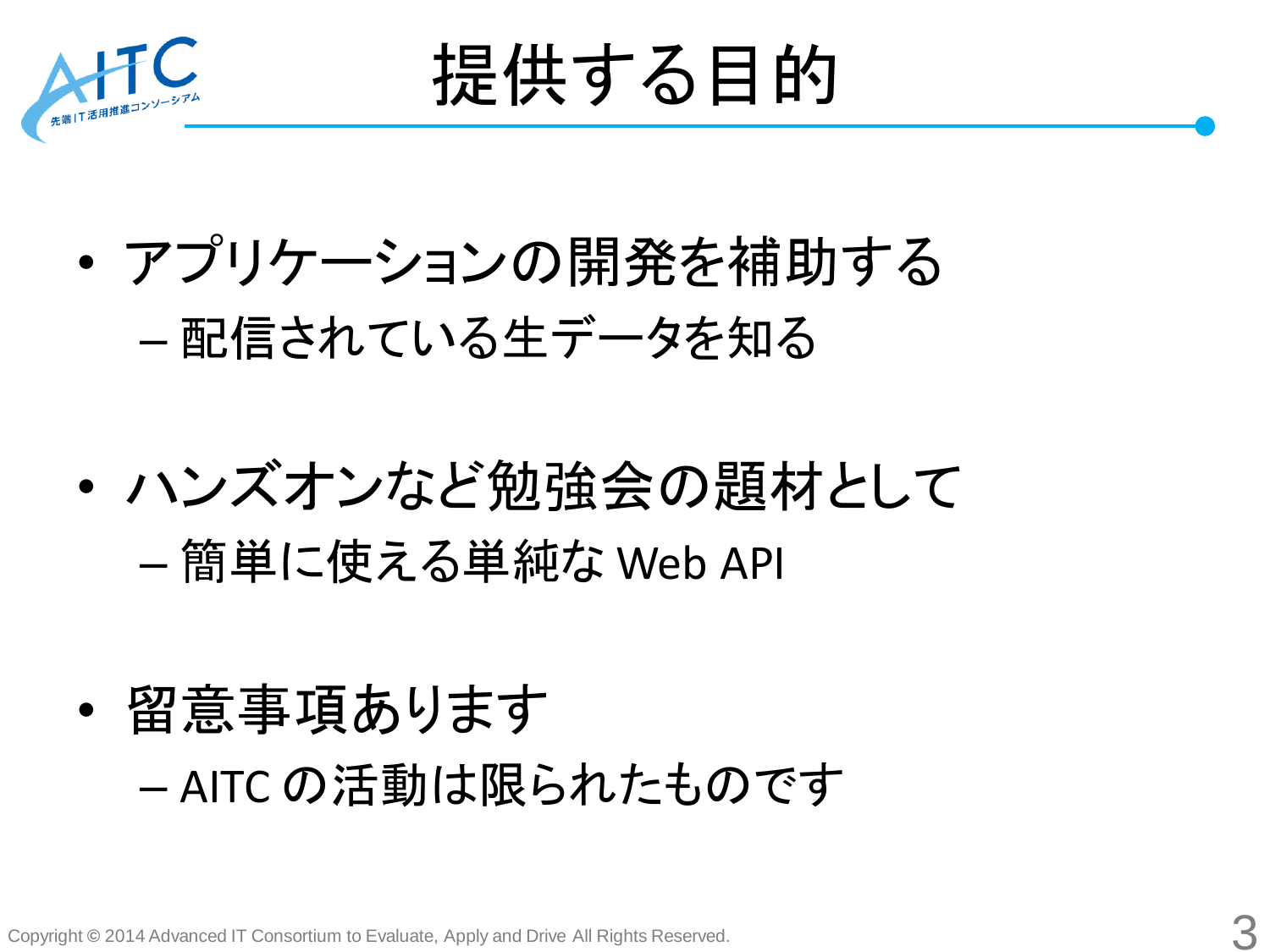



- 記録されている気象防災情報を検索 – API の応答は JSON ですが気象防災情報は XML
- 座標から近いエリア情報を検索 – 市町村の役所を手掛かりにした大雑把なもの
- Server-Sent Events によるプッシュ配信 – 実験中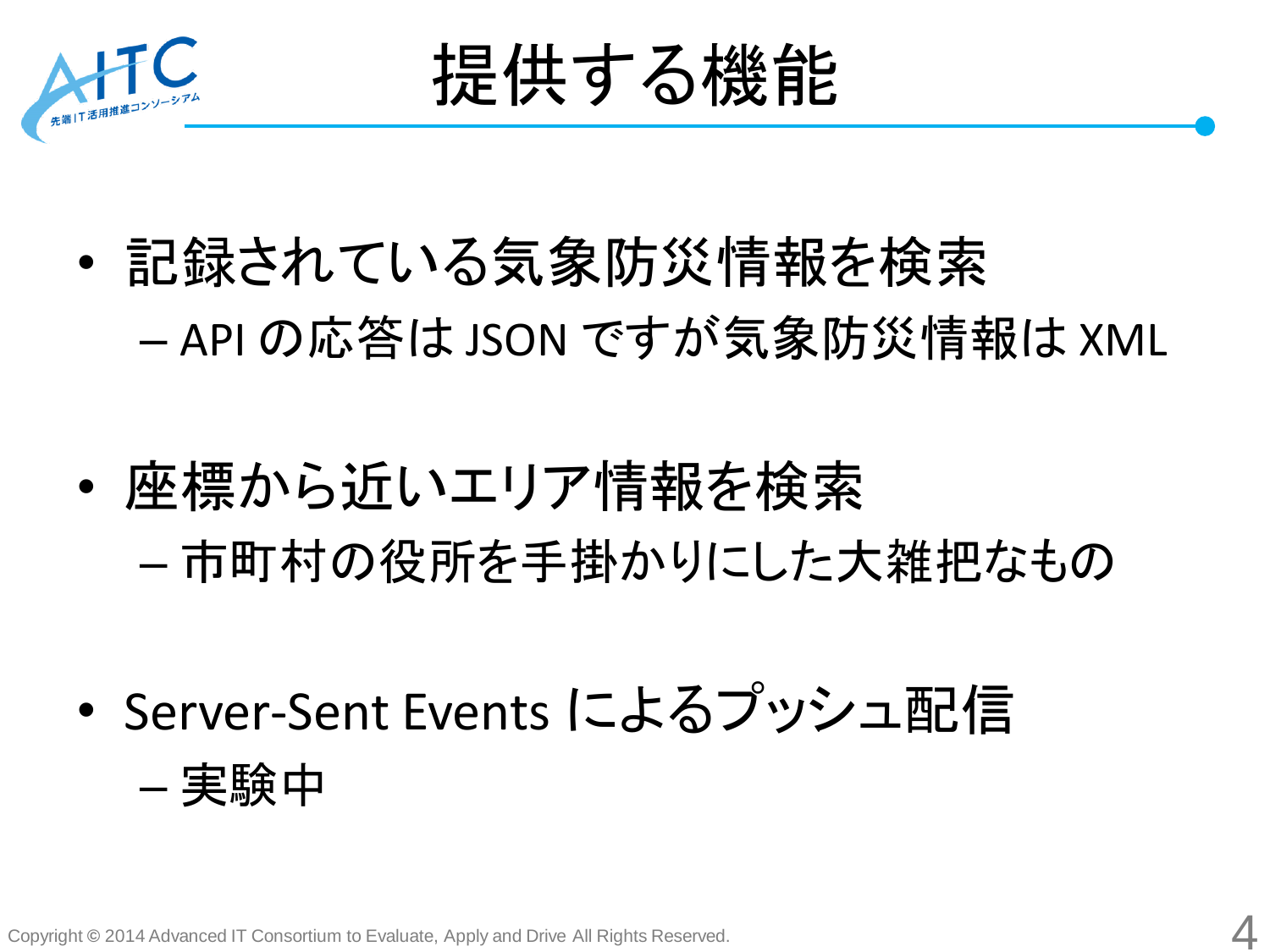

API のバージョンアップ

- API の URL が変更されました
	- http://api.aitc.jp/jmardb → /jmardb**-api**
	- 日時の表記形式が変わっています
	- 変更前 URL で古いバージョンの API が使えます
	- ただし、新しい検索パラメータはありません
- トップページはこれまでと同じ /jmardb のまま – あくまで API だけの変更です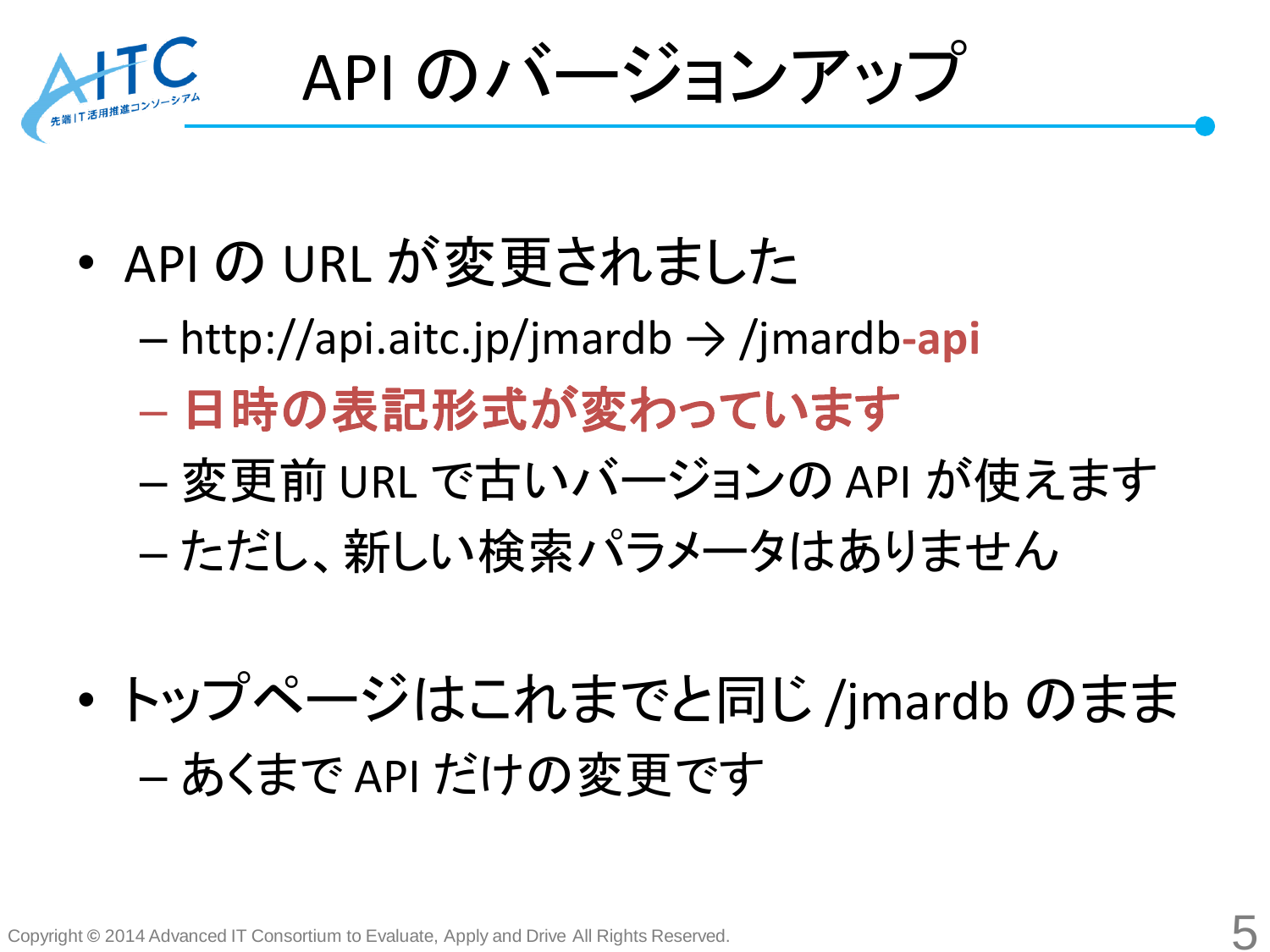

新しい検索パラメータ

• path … 気象庁防災情報 XML の元データの一 部を検索結果に含めます

[http://api.aitc.jp/ ...](http://api.aitc.jp/jmardb-api/search?areaname=%E6%A1%9C%E5%B3%B6&limit=1&path=/report/body/volcanoInfo/0/item/0/areas) [\(中略\)](http://api.aitc.jp/jmardb-api/search?areaname=%E6%A1%9C%E5%B3%B6&limit=1&path=/report/body/volcanoInfo/0/item/0/areas) [... &path=/report/body/volcanoInfo/0/item/0/areas](http://api.aitc.jp/jmardb-api/search?areaname=%E6%A1%9C%E5%B3%B6&limit=1&path=/report/body/volcanoInfo/0/item/0/areas)

– 元データではなくJSON変換後データから抜き出す – 構文は XPath でも JSONPath でもありません – 集約できないので配列は要注意!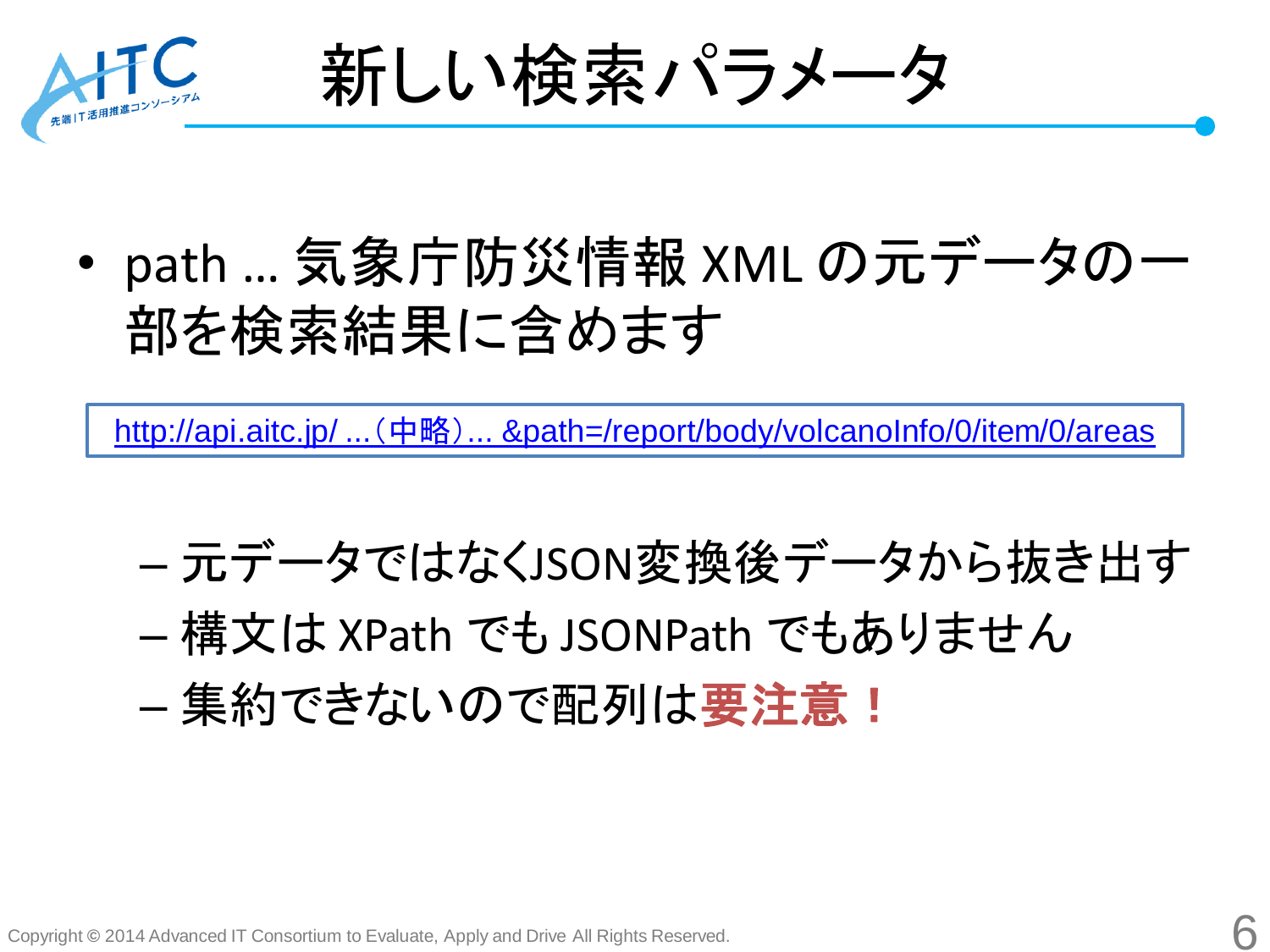

新しい検索パラメータ

| O Online JSON Viewer<br>$\times$                                                                                                                                                                                                                                                                                                                                                                                                                                                                                                                                                                                                                                                                                                                                                                                                                                                                           |    | المالحه<br>$\mathbf x$ |
|------------------------------------------------------------------------------------------------------------------------------------------------------------------------------------------------------------------------------------------------------------------------------------------------------------------------------------------------------------------------------------------------------------------------------------------------------------------------------------------------------------------------------------------------------------------------------------------------------------------------------------------------------------------------------------------------------------------------------------------------------------------------------------------------------------------------------------------------------------------------------------------------------------|----|------------------------|
| ■ jsonviewer.stack.hu/#http://api.aitc.jp/jmardb-api/search?areaname=%E6%A1%9C%E5 □☆<br>c                                                                                                                                                                                                                                                                                                                                                                                                                                                                                                                                                                                                                                                                                                                                                                                                                  | ٩ŋ | $=$                    |
| Text<br>Viewer                                                                                                                                                                                                                                                                                                                                                                                                                                                                                                                                                                                                                                                                                                                                                                                                                                                                                             |    |                        |
| Paste Copy   Format Remove white space   Clear   Load JSON data                                                                                                                                                                                                                                                                                                                                                                                                                                                                                                                                                                                                                                                                                                                                                                                                                                            |    | About                  |
| $"data":$ [                                                                                                                                                                                                                                                                                                                                                                                                                                                                                                                                                                                                                                                                                                                                                                                                                                                                                                |    |                        |
| "datetime": "2012-12-10T04:32:09.000+0900",<br>"fragment": {<br>"area": [<br>$"$ any": [<br>$\text{'code''}:$ "506",<br>'coordinate":<br>'description″: ″北緯31度34.63分 東経130度39.53分 標高1060m″,<br>"value": "+3134.63+13039.53+1060/"<br>ļ,<br>'craterCoordinate": {<br>'description": "北緯31度34.63分 東経130度39.53分 標高800m",<br>"value": "+3134.63+13039.53+800/"<br>"craterName": "昭和火□",<br>,<br>name": "桜島"<br>Ť,<br><sup>*</sup> codeType": "火山名"<br>"headline": [<br>"火<br>時:2012年12月10日04時27分(091927UTC) 第1報約現<br>山:桜島約日<br>象:爆発"<br><sup>7</sup> iink": "http://api.aitc.jp/jmardb-api/reports/bc740293-af22-43f9-a76a-416ac4ed9129",<br>"title": "噴火に関する火山観測報"<br><sup>p</sup> paging": {<br>"next": "http://api.aitc.jp/jmardb-api/search?areaname=%E6%A1%9C%E5%B3%B6&path=%2Freport%2Fbody%2FvolcanoInfo%2F0%2Fitem%2F0%2Fareasℴ=old&limit=1&offset=1",<br>"previous": null,<br>"totalCount": 3032<br>в |    |                        |

7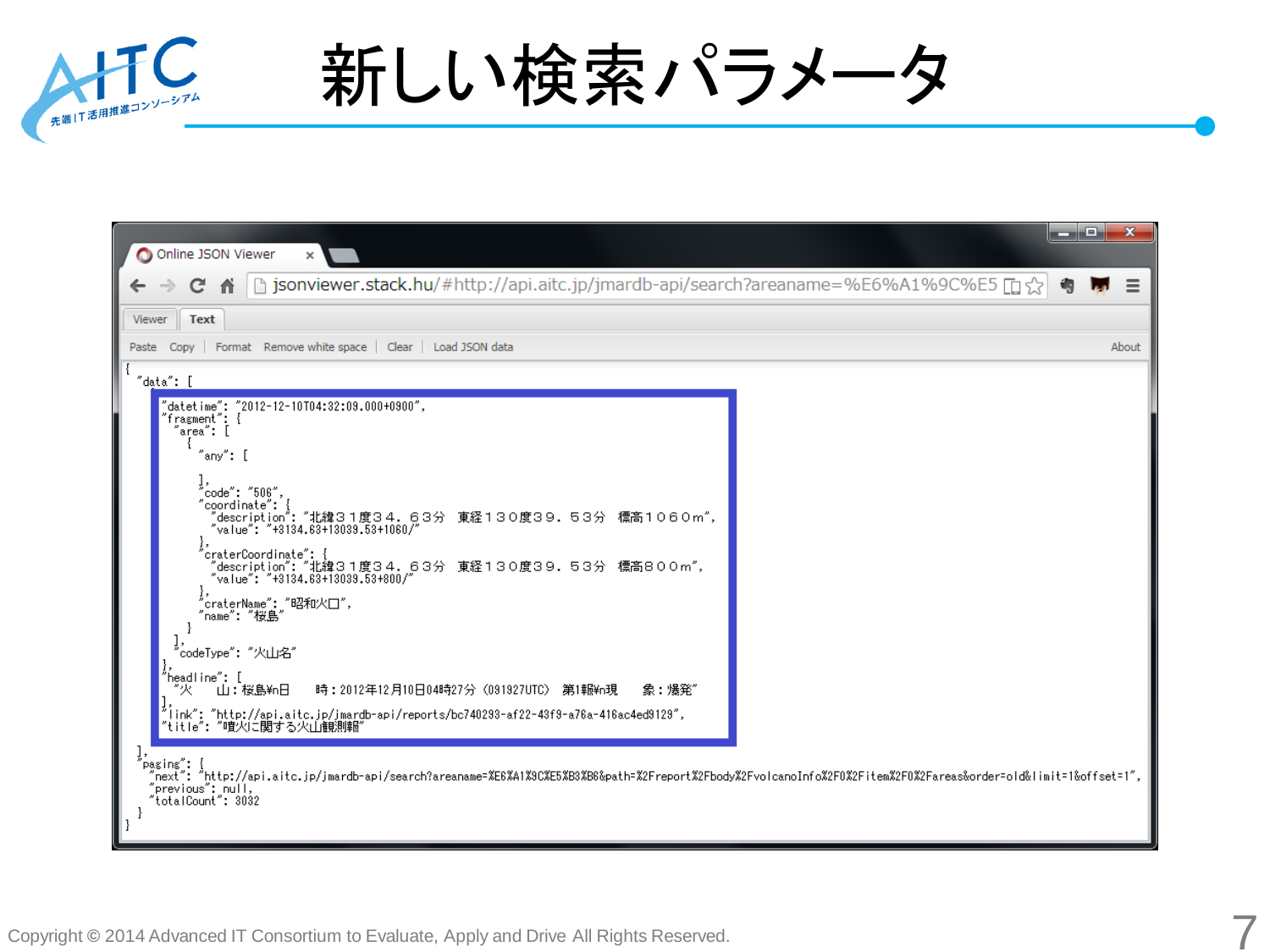

## • API 仕様のページに最後にリンクがあります

[トップページの](http://api.aitc.jp/jmardb/default-sse.html) [Server-Sent Events](http://api.aitc.jp/jmardb/default-sse.html) [利用版](http://api.aitc.jp/jmardb/default-sse.html) (http://api.aitc.jp/jmardb/default-sse.html)

– HTML + JavaScript で50行 – 何のライブラリもフレームワークも使っていません

Copyright **©** 2014 Advanced IT Consortium to Evaluate, Apply and Drive All Rights Reserved.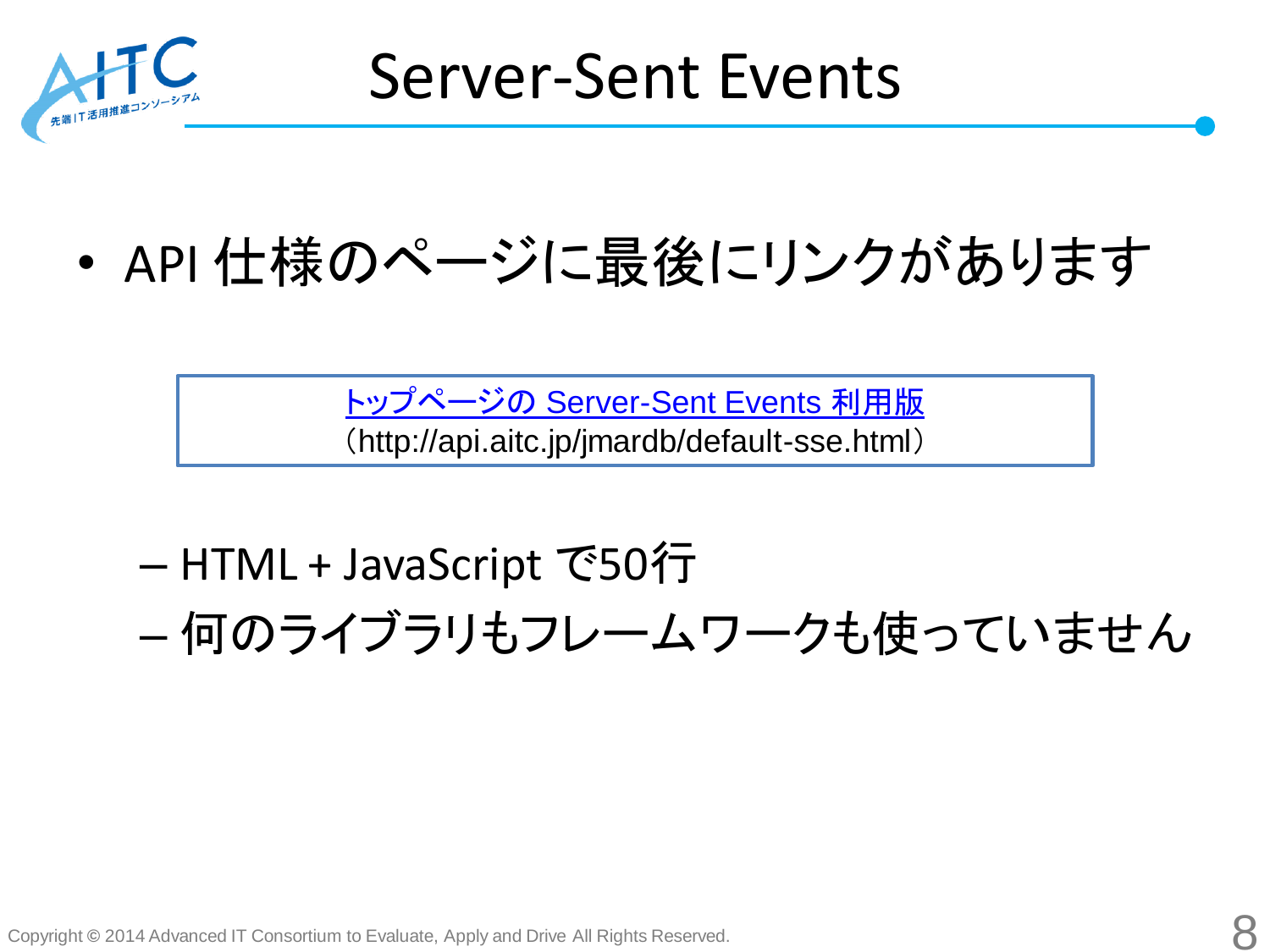

## Server-Sent Events

|  | $\lceil \cdot \rceil$ view-source: api.aitc.jp/ $\times$                                                                                                                                                                                                                             | — 2 — X |  |
|--|--------------------------------------------------------------------------------------------------------------------------------------------------------------------------------------------------------------------------------------------------------------------------------------|---------|--|
|  | □ view-source: api.aitc.jp/jmardb/default-sse.html<br>c<br>香<br>口な                                                                                                                                                                                                                   |         |  |
|  | html<br>2 <html lang="ja-JP"></html>                                                                                                                                                                                                                                                 |         |  |
|  | з   <head><br/><meta_http-equiv="content-type" content="text/html; charset=UTF-8"><br/><link_rel="stylesheet"_href="<u>default.css"_type="text/css"&gt;<br/><title>気象庁防災情報XML一覧(Server-Sent Events)</title></link_rel="stylesheet"_href="<u></meta_http-equiv="content-type"></head> |         |  |
|  | <script></script>                                                                                                                                                                                                                                                                    |         |  |